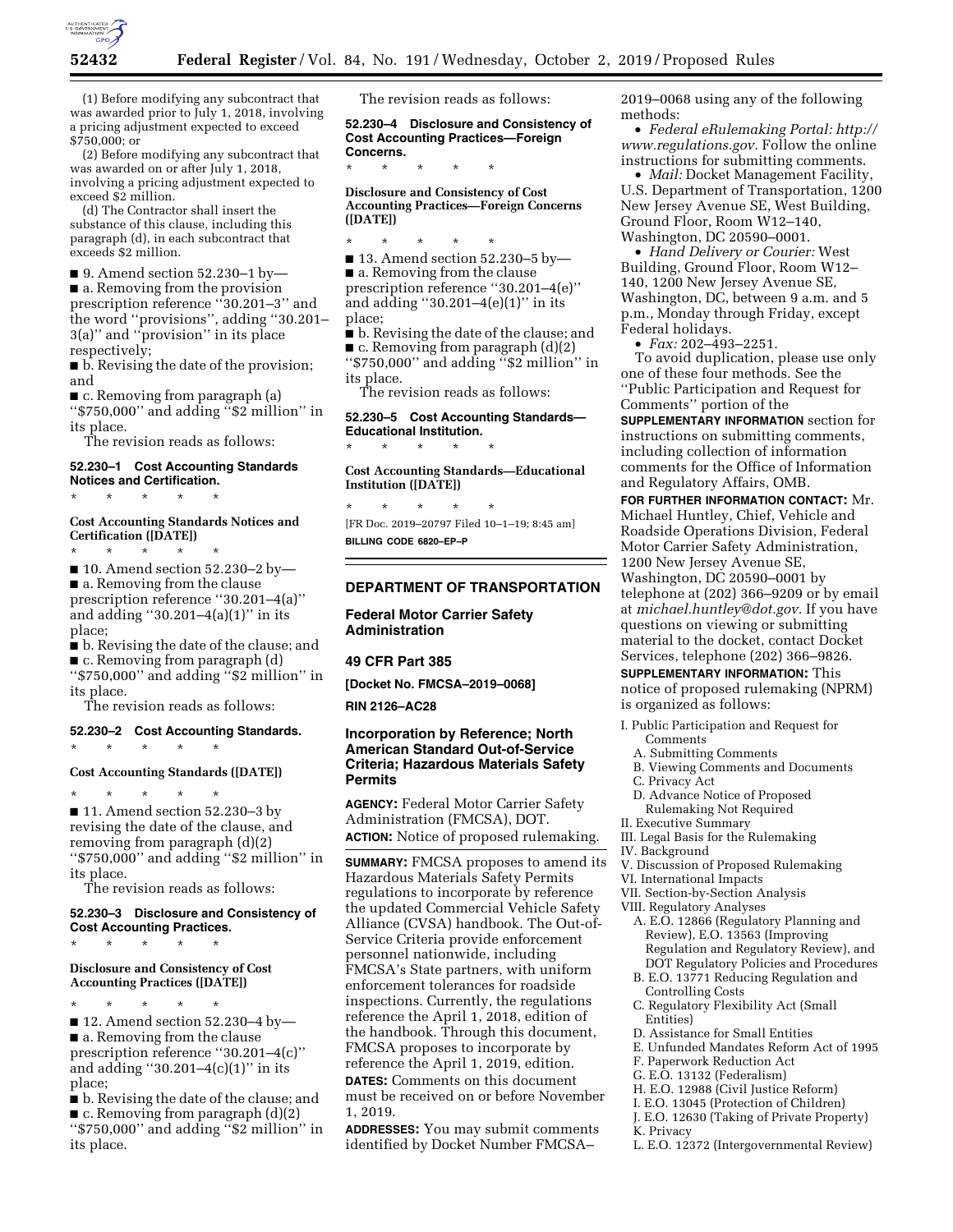- M. E.O. 13211 (Energy Supply, Distribution, or Use)
- N. E.O. 13175 (Indian Tribal Governments) O. National Technology Transfer and
- Advancement Act (Technical Standards) P. Environment (National Environmental Policy Act)

### **I. Public Participation and Request for Comments**

#### *A. Submitting Comments*

If you submit a comment, please include the docket number for this NPRM (Docket No. FMCSA–2019– 0068), indicate the specific section of this document to which each comment applies and provide a reason for each suggestion or recommendation. You may submit your comments and material online or by fax, mail, or hand delivery, but please use only one of these means. FMCSA recommends that you include your name and a mailing address, an email address, or a phone number in the body of your document so that FMCSA can contact you if there are questions regarding your submission.

To submit your comment online, go to *[http://www.regulations.gov,](http://www.regulations.gov)* put the docket number, FMCSA–2019–0068, in the keyword box, and click ''Search.'' When the new screen appears, click on the ''Comment Now!'' button and type your comment into the text box on the following screen. Choose whether you are submitting your comment as an individual or on behalf of a third party and then submit.

If you submit your comments by mail or hand delivery, submit them in an unbound format, no larger than  $8\frac{1}{2}$  by 11 inches, suitable for copying and electronic filing. If you submit comments by mail and would like to know that they reached the facility, please enclose a stamped, self-addressed postcard or envelope.

FMCSA will consider all comments and material received during the comment period and may change this proposed rule based on your comments. FMCSA may issue a final rule at any time after the close of the comment period.

Confidential Business Information Confidential Business Information (CBI) is commercial or financial information that is both customarily and actually treated as private by its owner. Under the Freedom of Information Act (FOIA) (5 U.S.C. 552), CBI is exempt from public disclosure. If your comments responsive to this NPRM contain commercial or financial information that is customarily treated as private, that you actually treat as

private, and that is relevant or responsive to this NPRM, it is important

that you clearly designate the submitted comments as CBI. Please mark each page of your submission that constitutes CBI as ''PROPIN'' to indicate it contains proprietary information. FMCSA will treat such marked submissions as confidential under the FOIA, and they will not be placed in the public docket of this NPRM. Submissions containing CBI should be sent to Mr. Brian Dahlin, Chief, Regulatory Analysis Division, Federal Motor Carrier Safety Administration, 1200 New Jersey Avenue SE, Washington, DC 20590. Any comments FMCSA receives which are not specifically designated as CBI will be placed in the public docket for this rulemaking.

### *B. Viewing Comments and Documents*

To view comments, as well as any documents mentioned in this preamble as being available in the docket, go to *[http://www.regulations.gov.](http://www.regulations.gov)* Insert the docket number, FMCSA–2019–0068, in the keyword box, and click ''Search.'' Next, click the ''Open Docket Folder'' button and choose the document to review. If you do not have access to the internet, you may view the docket online by visiting the Docket Management Facility in Room W12–140 on the ground floor of the DOT West Building, 1200 New Jersey Avenue SE, Washington, DC 20590, between 9 a.m. and 5 p.m., e.t., Monday through Friday, except Federal holidays.

#### *C. Privacy Act*

In accordance with 5 U.S.C. 553(c), DOT solicits comments from the public to better inform its rulemaking process. DOT posts these comments, without edit, including any personal information the commenter provides, to *[www.regulations.gov,](http://www.regulations.gov)* as described in the system of records notice (DOT/ALL– 14 FDMS), which can be reviewed at *[www.dot.gov/privacy.](http://www.dot.gov/privacy)* 

# *D. Advance Notice of Proposed Rulemaking Not Required*

Under 49 U.S.C. 31136(g), FMCSA is required to publish an advance notice of proposed rulemaking (ANPRM) if a proposed rule is likely to lead to the promulgation of a major rule, unless the Agency either develops the proposed rule through a negotiated rulemaking process or finds good cause that an ANPRM is impracticable, unnecessary, or contrary to the public interest. To be a major rule, a rule must result in or be likely to result in: (1) ''an annual effect on the economy of \$100,000,000 or more;'' (2) ''a major increase in costs or prices for consumers, individual industries, Federal, State, or local government agencies, or geographic

regions;'' or (3) ''significant adverse effects on competition, employment, investment, productivity, innovation, or on the ability of United States-based enterprises to compete with foreignbased enterprises in domestic and export markets.'' 5 U.S.C. 804(2). This proposed rule does not meet the criteria of a major rule because it simply incorporates by reference updates to the 2018 CVSA handbook edition made on April 1, 2019, which, as described below, are largely editorial and provide clarity and guidance to inspectors and motor carriers transporting transuranics. Therefore, this proposed rule is not likely to lead to the promulgation of a major rule and does not require an ANPRM.

#### **II. Executive Summary**

This rulemaking proposes to update an incorporation by reference found at 49 CFR 385.4 and referenced at 49 CFR 385.415(b). The provision at § 385.4(b) currently references the April 1, 2018, edition of CVSA's handbook titled ''North American Standard Out-of-Service Criteria and Level VI Inspection Procedures and Out-of-Service Criteria for Commercial Highway Vehicles Transporting Transuranics and Highway Route Controlled Quantities of Radioactive Materials as defined in 49 CFR part 173.403.'' The Out-of-Service Criteria, while not regulations, provide enforcement personnel nationwide, including FMCSA's State partners, with uniform enforcement tolerances for roadside inspections. In this rulemaking, FMCSA proposes to incorporate by reference the April 1, 2019 edition of the handbook.

Thirteen (13) updates distinguish the April 1, 2019, handbook edition from the 2018 edition. The incorporation by reference of the 2019 edition does not impose new regulatory requirements.

#### **III. Legal Basis for the Rulemaking**

Congress has enacted several statutory provisions to ensure the safe transportation of hazardous materials in interstate commerce. Specifically, in provisions codified at 49 U.S.C. 5105(d), relating to inspections of motor vehicles carrying certain hazardous material, and 49 U.S.C. 5109, relating to motor carrier safety permits, the Secretary of Transportation is required to promulgate regulations as part of a comprehensive safety program on hazardous materials safety permits. The FMCSA Administrator has been delegated authority under 49 CFR 1.87(d)(2) to carry out the rulemaking functions vested in the Secretary of Transportation. Consistent with that authority, FMCSA has promulgated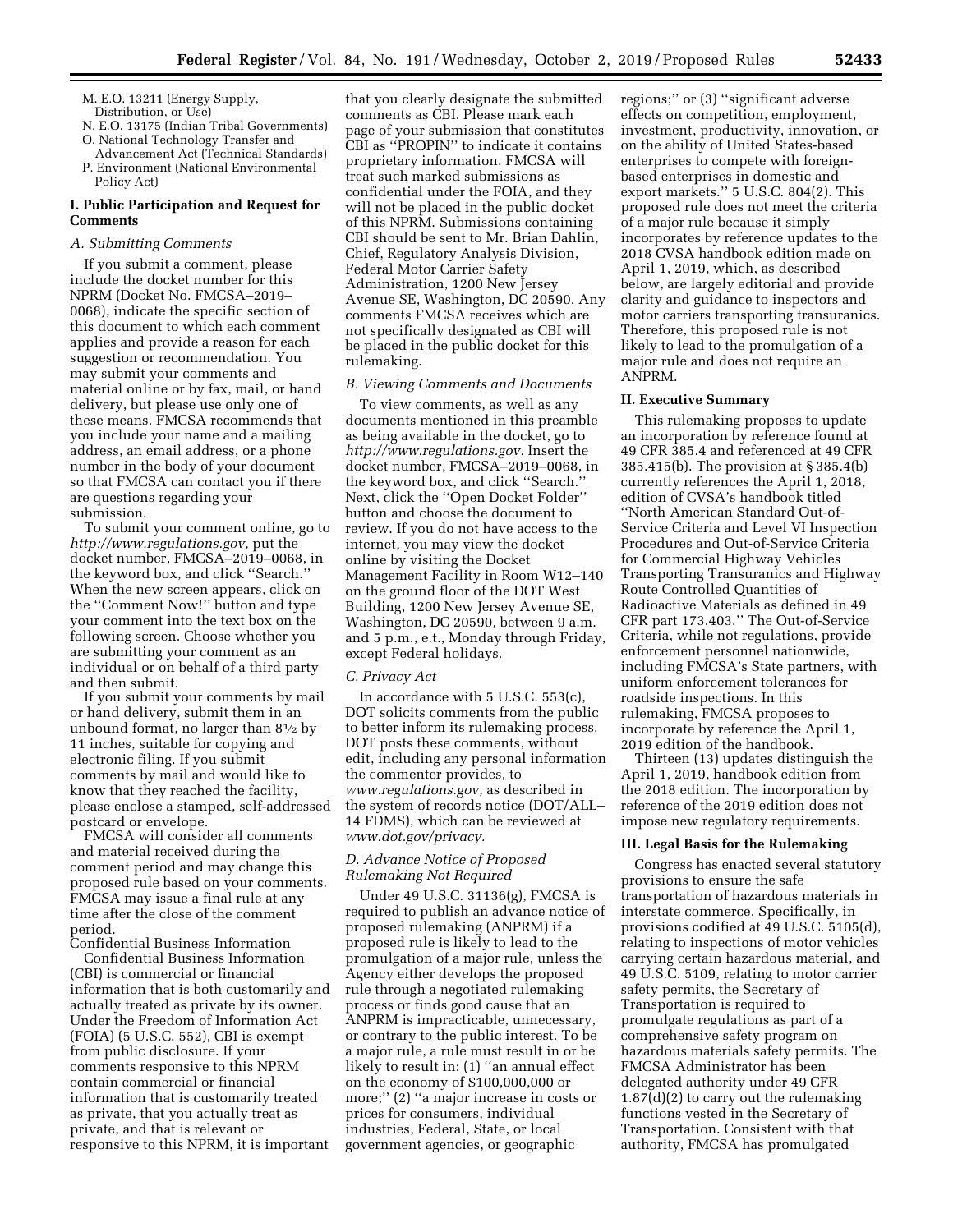regulations to address the congressional mandate on hazardous materials. Those regulations on hazardous materials are the underlying provisions to which the material incorporated by reference discussed in this NPRM is applicable.

#### **IV. Background**

In 1986, the U.S. Department of Energy (DOE) and CVSA entered into a cooperative agreement to develop a higher level of inspection procedures, out-of-service conditions and/or criteria, an inspection decal, and a training and certification program for inspectors to conduct inspections on shipments of transuranic waste and highway route controlled quantities of radioactive material. CVSA developed the North American Standard Level VI Inspection Program for Transuranic Waste and Highway Route Controlled Quantities of Radioactive Material. This inspection program for select radiological shipments includes inspection procedures, enhancements to the North American Standard Level I Inspection, radiological surveys, CVSA Level VI decal requirements, and the ''North American Standard Out-of-Service Criteria and Level VI Inspection Procedures and Out-of-Service Criteria for Commercial Highway Vehicles Transporting Transuranics and Highway Route Controlled Quantities of Radioactive Materials as defined in 49 CFR part 173.403.'' As of January 1, 2005, all vehicles and carriers transporting highway route controlled quantities of radioactive material are regulated by the U.S. Department of Transportation. All highway route controlled quantities of radioactive material must pass the North American Standard Level VI Inspection prior to the shipment being allowed to travel in the U.S. All highway route controlled quantities of radioactive material shipments entering the U.S. must also pass the North American Standard Level VI Inspection either at the shipment's point of origin or when the shipment enters the U.S.

Section 385.415 of title 49, Code of Federal Regulations, prescribes operational requirements for motor carriers transporting hazardous materials for which a hazardous materials safety permit is required. Section 385.415(b)(1) requires that motor carriers ensure a pre-trip inspection is performed on each motor vehicle to be used to transport a highway route controlled quantity of a Class 7 (radioactive) material, in accordance with the requirements of CVSA's handbook titled ''North American Standard Out-of-Service Criteria and Level VI Inspection

Procedures and Out-of-Service Criteria for Commercial Highway Vehicles Transporting Transuranics and Highway Route Controlled Quantities of Radioactive Materials as defined in 49 CFR part 173.403.''

According to 2012–2017 data from FMCSA's Motor Carrier Management Information System (MCMIS), approximately 3.5 million Level I— Level VI roadside inspections were performed annually. Nearly 97 percent of these were Level I,<sup>1</sup> Level II,<sup>2</sup> and Level III<sup>3</sup> inspections. During the same period, an average of 842 Level VI inspections were performed annually, comprising only 0.024 percent of all roadside inspections. On average, outof-service violations were cited in only 10 Level VI inspections annually (1.19 percent), whereas on average, out-ofservice violations were cited in 269,024 Level I inspections (25.3 percent), 266,122 Level II inspections (22.2 percent), and 66,489 Level III inspections (6.2 percent) annually. Based on these statistics, CMVs transporting transuranics and highway route controlled quantities of radioactive materials are clearly among the best maintained and safest CMVs on the highways today, due largely to the enhanced oversight and inspection of these vehicles because of the sensitive nature of the cargo being transported.

### **V. Discussion of Proposed Rulemaking**

Section 385.4(b)(1), as amended on July 8, 2019, references the April 1, 2018, edition of the CVSA handbook. This rule proposes to amend § 385.4(b)(1) by replacing the reference to the April 1, 2018, edition date with a reference to the new edition date of April 1, 2019.

The changes made in the 2019 edition of the handbook are outlined below. It is necessary to update the materials incorporated by reference to ensure motor carriers and enforcement officials have convenient access to the correctly identified inspection criteria referenced in the rules. Amending § 385.4(b), ensures that the publication is available for interested parties to view at the FMCSA's Washington, DC office and that the publication may be purchased

from the CVSA's website address, mail address, and phone.

#### *April 1, 2019, Changes*

The 2019 edition identifies (1) driverrelated violations of the FMCSRs that are so severe as to warrant placing the CMV driver out of service, (2) vehicle equipment-related violations of the FMCSRs that are so severe as to warrant placing the CMV out of service, and (3) unsafe conditions in the transportation of hazardous materials. The purpose of the publication is to provide inspection criteria for Federal and State motor carrier safety enforcement personnel to promote uniform and consistent inspection procedures of CMVs operated in commerce.

Thirteen changes to the 2019 edition of the CVSA handbook distinguish it from the April 1, 2018 edition. The first change amended Part I, Item 4(a) to clarify that a driver operating a CMV without complying with the requirements indicated on a Skill Performance Evaluation (SPE) Certificate shall be declared out of service. Currently, the Out-of-Service Criteria state that a driver will be placed out of service for ''No skill performance evaluation in possession, when required.'' The CVSA Driver-Traffic Enforcement Committee agreed that operating a CMV without complying with the requirements indicated on the SPE (*e.g.,* the driver possesses an SPE requiring a prosthetic limb, but is not using the prosthetic limb while driving) is as serious as not having the SPE in possession when required. Part I, Item 4(a) was amended to read ''No skill performance evaluation in possession, when required, or when operating a commercial motor vehicle without complying with the requirements indicated on the skill performance evaluation.'' This clarification is not expected to have any effect on the number of out-of-service violations cited during Level VI inspections.

The second change amended the Outof-Service Criteria Part II Policy Statement to address a discrepancy between language in CVSA Operational Policy 5 and the Out-of-Service Criteria Part II Policy Statement regarding removing or replacing a CVSA decal. Operational Policy 5 states that any expired CVSA decal shall be removed before a new CVSA decal is affixed. However, prior to the amendment, the Policy Statement in Part II of the Outof-Service Criteria stated that ''a current CVSA decal shall be affixed and no other CVSA decals shall be visible.'' As such, the language in the Out-of-Service Criteria allowed an existing decal to be covered up rather than removed, while

<sup>1</sup>Level I is a 37-step inspection procedure that involves examination of the motor carrier's and driver's credentials, record of duty status, the mechanical condition of the vehicle, and any hazardous materials/dangerous goods that may be present.

<sup>2</sup>Level II is a driver and walk-around vehicle inspection, involving the inspection of items that can be checked without physically getting under the vehicle.

<sup>3</sup>Level III is a driver-only inspection that includes examination of the driver's credentials and documents.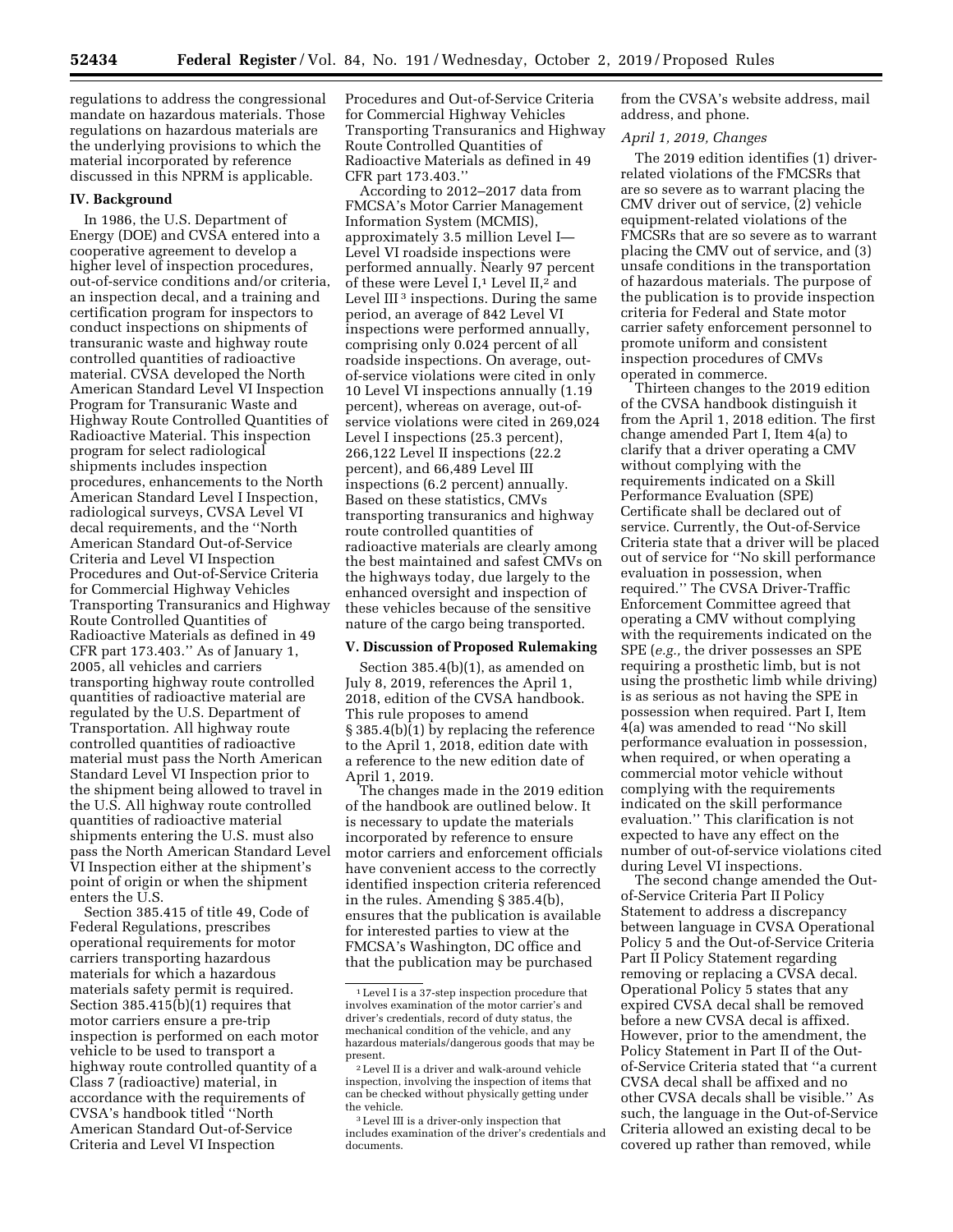the language in the Operation Policy does not. CVSA noted that covering up expired decals is problematic because colors can show on the corners and new decals layered on the vehicle can be easily removed. It was determined that removing old decals first is most appropriate, and the Policy Statement in Part II of the Out-of-Service Criteria was amended to reflect the same guidance that is in Operational Policy 5. This amendment will not have any effect on the number of out-of-service violations cited during Level VI inspections.

The third change amended Part II, Item 1(g)(2) to clarify that a vehicle should be placed out of service if any rotor (disc) has a crack in length of more than 75 percent of the friction surface and passes completely through a structural support connecting the rotor friction surfaces. The CVSA Vehicle Committee received information from a Society of Engineers workgroup indicating that a collapse of the rotor is imminent if there is a crack through the vents, and the vehicle should be placed out of service. Part II, Item 1(g)(2) was amended to clarify that a vehicle should be placed out of service if any rotor (disc) has ''a crack in length of more than 75 percent of the friction surface and passes completely through the rotor to the center vent from either side, or completely through a solid rotor, or completely through a structural support connecting the rotor friction surfaces.'' A picture was added to clearly outline the condition of the rotor. FMCSA records indicate that no out-of-service violations have been issued regarding brake drums and rotors (discs) as a result of a Level VI inspection in the past 3 years, demonstrating that motor carriers transporting transuranics and highway route controlled quantities of radioactive materials ensure that this component is well maintained and in safe and proper operating condition at all times. The changes are intended to ensure clarity in the presentation of the out-of-service conditions and are not expected to affect the number of out-ofservice violations cited during Level VI inspections.

The fourth change amended the Cargo Securement section of the Out-of-Service Criteria (Part II, Item 2) to add headings to subparagraphs (a)–(f), consistent with the other sections of the Out-of-Service Criteria. The new headings are intended to help with the uniformity of content, as well as to make it easier to distinguish between the different sections of the Out-of-Service Criteria. This amendment is editorial in nature and will not have any effect on the number of out-of-service

violations cited during Level VI inspections.

The fifth change amended the Out-of-Service Criteria Tiedown Defect Table by adding language to address a new type of tiedown used in cargo securement applications. Doleco USA has developed a new cargo and equipment securement tiedown assembly comprised of synthetic chain links of Ultra High Molecular Weight Poly Ethylene (UHMWPE) Dyneema® webbing with specialized hooks and binders. The high-performance webbing is as strong as steel chain link but weighs up to 85 percent less. Due to the unique nature of its synthetic links, the manufacturer also provides product specific hooks/fittings for securing the tiedown ends and a specialized load tensioner for tightening. CVSA developed an Inspection Bulletin outlining the characteristics and use of the Doleco USA textile link system. The Out-of-Service Criteria Tiedown Defect Table was amended, consistent with the information provided in the CVSA Inspection Bulletin, to ensure that an inspector can adequately determine if the tiedown is defective once it is in use. Because of the sensitive nature of the cargo being transported, motor carriers transporting transuranics and highway route controlled quantities of radioactive materials are especially diligent regarding use of tiedowns that do not have any defects, as evidenced by the lack of any out-of-service violations cited for defective tiedowns during inspections conducted between 2012–2017. As such, this amendment is not expected to have any effect on the number of out-of-service violations cited during Level VI inspections.

The sixth change amended Part II, Item 4(b)(3) to clarify that any broken bearing strap on a universal joint of a driveline/driveshaft would constitute the same imminent hazard as a missing, broken, or loose retainer bolt, and a vehicle with this condition should be placed out of service. Part II, Item 4(b)(3) was amended to read ''Any missing, broken or loose universal joint bearing cap bolt, bearing strap or retainer bolt,'' and a descriptive label was added to the current picture of a universal joint in the Out-of-Service Criteria to help identify and clarify a bearing strap. FMCSA records indicate that no out-of-service violations have been issued regarding universal joints as a result of a Level VI inspection in the past 3 years, demonstrating that motor carriers transporting transuranics and highway route controlled quantities of radioactive materials ensure that this component is well maintained and in safe and proper operating condition at

all times. The changes are intended to ensure clarity in the presentation of the out-of-service conditions and are not expected to affect the number of out-ofservice violations cited during Level VI inspections.

The seventh change amended Part II of the Out-of-Service Criteria to add a new section regarding temporary driver seats. The CVSA Vehicle Committee approved the addition of a new out of service condition for vehicles using any temporary seating for the driver, as opposed to a permanent seat that is secured to the vehicle in a workmanlike manner. Temporary seating includes, but is not limited to, a milk crate, lawn chair, patio chair, folding chair, plastic step-stool, or a cooler. The Out-of-Service Criteria were amended to include a new item, Part II, Item 4. DRIVER'S SEAT, a. Temporary Seating, to read ''Any vehicle that has temporary seating for the driver."<sup>4</sup> A note was also added to this section to provide the list of things that may constitute temporary seating. As noted above, CMVs transporting transuranics and highway route controlled quantities of radioactive materials are among the best maintained and safest CMVs on the highways today, due largely to the enhanced oversight and inspection of these vehicles because of the sensitive nature of the cargo being transported. FMCSA believes that it is highly unlikely that the CMVs transporting these sensitive commodities will be equipped with temporary seating for the driver, and as such, the Agency does not expect the addition of this item to the Out-of-Service Criteria to affect the number of out-of-service violations cited during Level VI inspections.

The eighth change amended the Exhaust Systems section of the Out-of-Service Criteria (Part II, Item 5) to add headings to subparagraphs (a)–(d), consistent with the other sections of the Out-of-Service Criteria. The new headings are intended to help with the uniformity of content, as well as to make it easier to distinguish between the different sections of the Out-of-Service Criteria. This amendment is editorial in nature and will not have any effect on the number of out-of-service violations cited during Level VI inspections.

The ninth change amended Part II, Item 6 to include subsection (5) in the note that was already contained in the Out-of-Service Criteria. The CVSA Passenger Carrier Committee, in consultation with manufacturers,

<sup>4</sup>This addition results in the renumbering of all the Critical Vehicle Inspection Items in the Out-of-Service Criteria from Driveline/Driveshaft forward.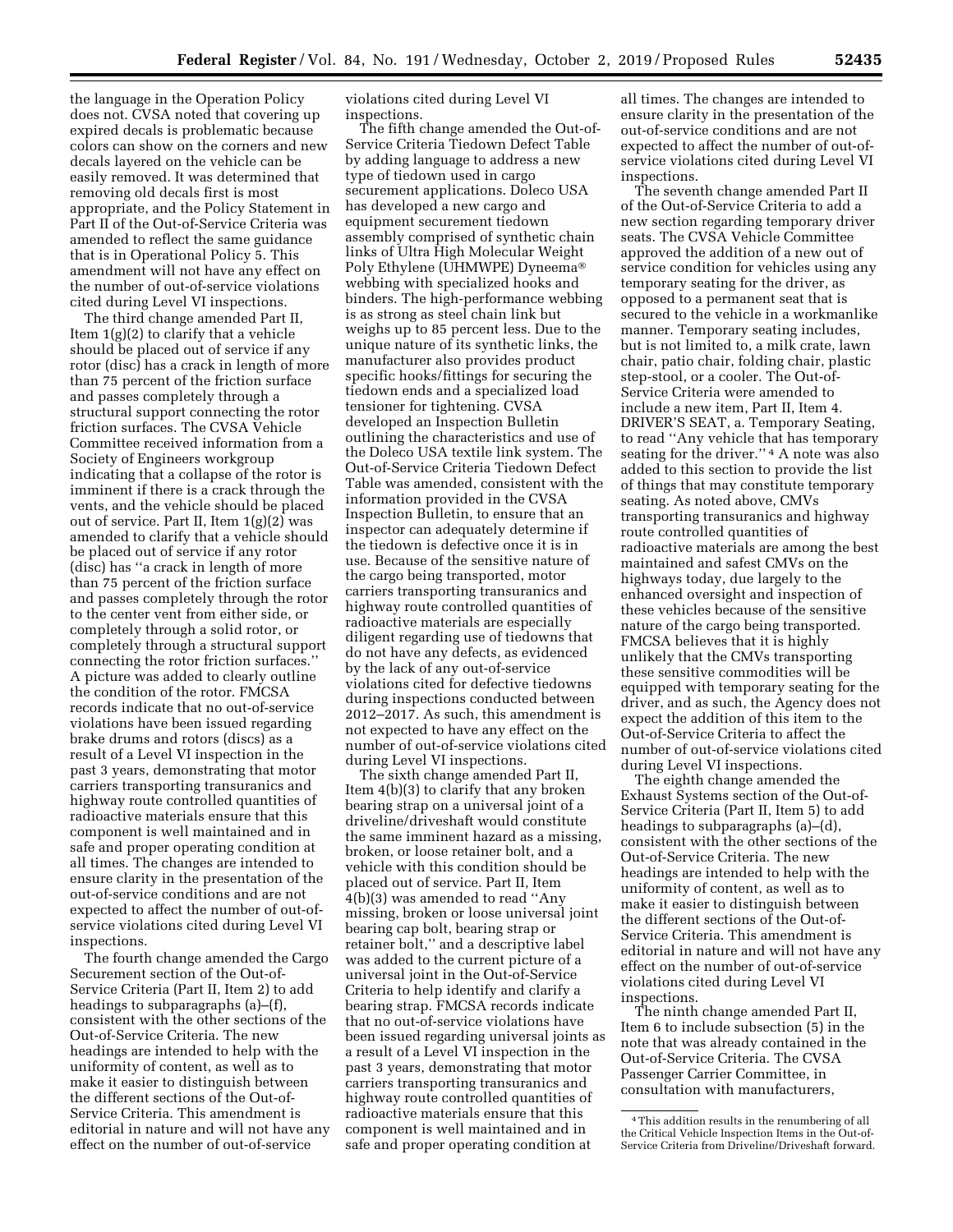determined that subsection (5) should not pertain to buses having monocoquestyle frames. The note to Part II, Item 6 was amended to read ''Items (1) and (2) apply to all buses, including those having unitized (monocoque) construction. Items (3), (4) and (5) apply only to buses having a body-on-chassis design, such as most school buses.'' As this change applies only to buses, it will not have any effect on the number of out-of-service violations cited during Level VI inspections, which are applicable to carriers transporting transuranics and highway route controlled quantities of radioactive materials.

The tenth change amended Part II, Item 9 to add language to address nonmanufactured holes in the drag link of the steering system. Following a recommendation from industry partners, the CVSA Vehicle Committee determined that when a drag link is sufficiently worn to cause a nonmanufactured hole, the link could buckle and lead to the loss of steering control. Based on the above, if a vehicle is found to have a non-manufactured hole in a drag link, the vehicle should be placed out of service, and the Outof-Service Criteria were amended to add a new subparagraph (3) to Part II, Item 9(h) to read ''When a drag link is so worn to cause a non-manufactured hole.'' FMCSA records indicate that no out-of-service violations have been issued regarding steering systems as a result of a Level VI inspection in the past 3 years, demonstrating that motor carriers transporting transuranics and highway route controlled quantities of radioactive materials ensure that this component is well maintained and in safe and proper operating condition at all times. The changes are intended to ensure clarity in the presentation of the out-of-service conditions and are not expected to affect the number of out-ofservice violations cited during Level VI inspections.

The eleventh change amended the title of Part II, Item 15, applicable to buses, motorcoaches, passenger vans, or other passenger-carrying vehicles, to clarify that the seating requirements in subparagraph (c) of that item apply to temporary and aisle seats only. As this change applies only to passengercarrying vehicles, it will not have any effect on the number of out-of-service violations cited during Level VI inspections, which are applicable to carriers transporting transuranics and highway route controlled quantities of radioactive materials.

The twelfth change amended Part III, Items (1)–(10) to make the formatting of this section consistent with the

remainder of the Out-of-Service Criteria, and to remove redundant language related to hazardous and dangerous materials inspection standards. This amendment is editorial in nature and will not have any effect on the number of out-of-service violations cited during Level VI inspections.

The thirteenth change amended the North American Standard Out-of-Service Criteria and Level VI Inspection Procedures to add a note to Item 30, Trupact II Package Tiedown Assemblies. The CVSA Level VI Inspection Program Committee added a note to address empty packages that may be transported with loaded packages during a Level VI inspection, noting that an empty package (TRUPACT II/HALFPACT) shall be subject to the same tiedown requirements as those applicable to a loaded package when transported and inspected during a Level VI inspection. FMCSA records indicate that no out-ofservice violations have been issued regarding securement of packages as a result of a Level VI inspection in the past 3 years, demonstrating that motor carriers transporting transuranics and highway route controlled quantities of radioactive materials ensure that packages are properly secured at all times. The changes are intended to ensure clarity in the presentation of the out-of-service conditions, and are not expected to affect the number of out-ofservice violations cited during Level VI inspections.

#### **VI. International Impacts**

The FMCSRs, and any exceptions to the FMCSRs, apply only within the United States (and, in some cases, United States territories). Motor carriers and drivers are subject to the laws and regulations of the countries in which they operate, unless an international agreement states otherwise. Drivers and carriers should be aware of the regulatory differences among nations.

The CVSA is an organization representing Federal, State and Provincial motor carrier safety enforcement agencies in the United States, Canada and Mexico. The Out-of-Service Criteria provide uniform enforcement tolerances for roadside inspections conducted in all three countries.

#### **VII. Section-by-Section Analysis**

### *Section 385.4 Matter Incorporated by Reference*

Section 385.4(b), as amended on July 8, 2019, references the April 1, 2018, edition of the CVSA handbook. This proposed rule would replace the reference to the April 1, 2018, edition

date with a reference to the new edition date of April 1, 2019.

# **VIII. Regulatory Analyses**

*A. Executive Order (E.O.) 12866 (Regulatory Planning and Review), E.O. 13563 (Improving Regulation and Regulatory Review), and DOT Regulatory Policies and Procedures* 

FMCSA has determined that this action is not a significant regulatory action under section 3(f) of E.O. 12866, Regulatory Planning and Review, as supplemented by E.O. 13563 (76 FR 3821, January 21, 2011). The Office of Management and Budget (OMB) did not, therefore, review this document.

FMCSA also determined that the proposed rule does not warrant formal analysis of costs and benefits under DOT Policies and Procedures for Rulemaking [DOT Order 2100.6 dated December 20, 2018, section 11(e)(1)]. The proposed rule, if finalized, would update an incorporation by reference from the April 1, 2018, edition to the April 1, 2019, edition of CVSA's handbook titled ''North American Standard Out-of-Service Criteria and Level VI Inspection Procedures and Outof-Service Criteria for Commercial Highway Vehicles Transporting Transuranics and Highway Route Controlled Quantities of Radioactive Materials as defined in 49 CFR part 173.403.'' FMCSA reviewed its MCMIS data on roadside inspections performed from 2012 to 2017 and determined that the handbook updates would not have any effect on the number of out-ofservice violations cited during Level VI inspections. Therefore, the impact of a final rule would be de minimis.

### *B. E.O. 13771 Reducing Regulation and Controlling Regulatory Costs*

E.O. 13771, ''Reducing Regulation and Controlling Regulatory Costs,'' does not apply to this action because it is not a significant regulatory action, as defined in section 3(f) of E.O. 12866.

### *C. Regulatory Flexibility Act (Small Entities)*

The Regulatory Flexibility Act of 1980 (RFA), Public Law 96–354, 94 Stat. 864 (1980), as amended by the Small Business Regulatory Enforcement Fairness Act of 1996 (SBREFA) (5 U.S.C. 601 *et seq.*), requires Federal agencies to consider the effects of the regulatory action on small business and other small entities and to minimize any significant economic impact. The term ''small entities'' comprises small businesses and not-for-profit organizations that are independently owned and operated and are not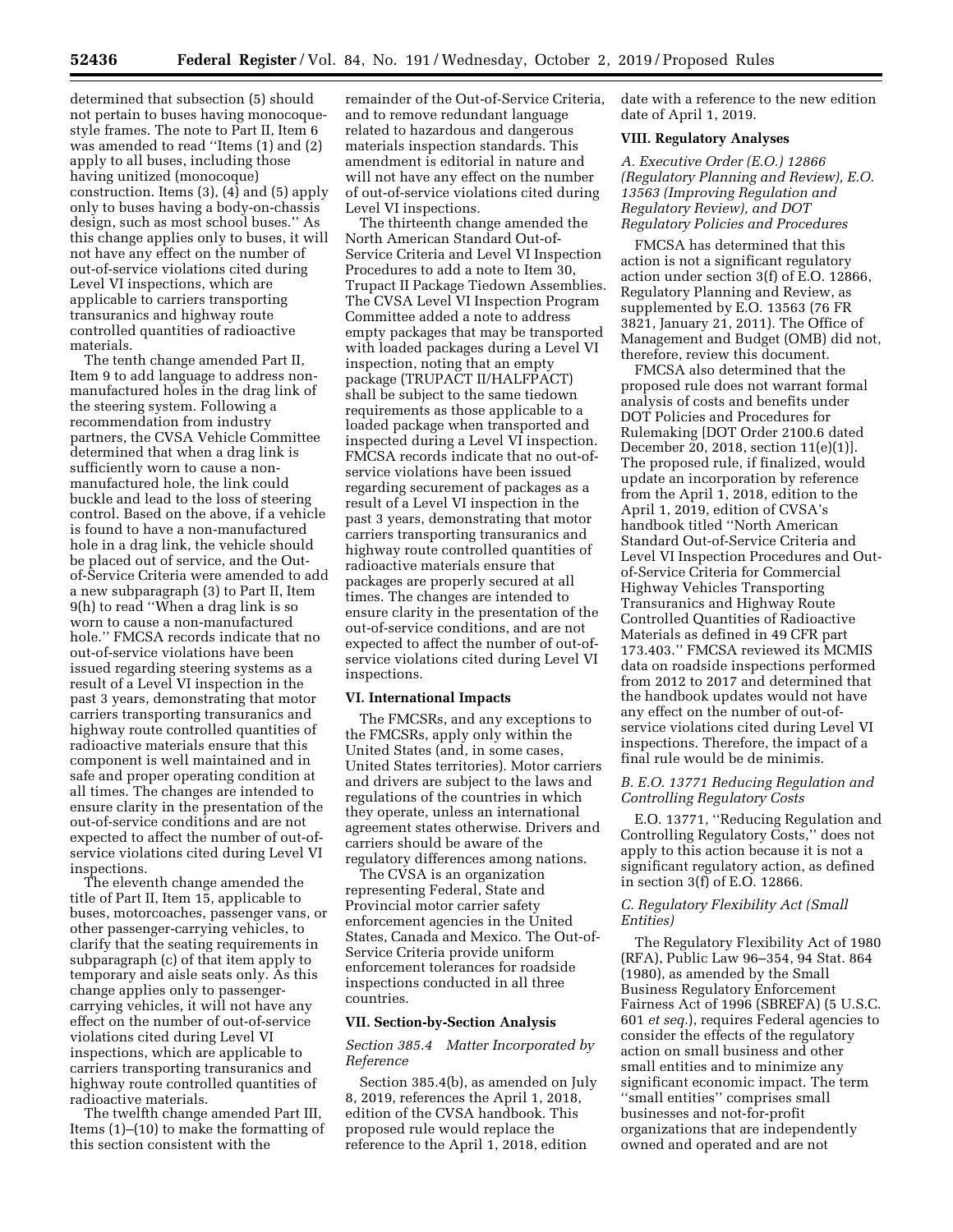dominant in their fields, and governmental jurisdictions with populations of less than 50,000.5 In compliance with the RFA, FMCSA evaluated the effects of the proposed rule on small entities. The proposed rule incorporates by reference updates to the 2018 CVSA handbook edition made on April 1, 2019, which, as described above, are largely editorial and provide clarity and guidance to inspectors and motor carriers transporting transuranics. DOT policy requires an analysis of the impact of all regulations on small entities, and mandates that agencies strive to lessen any adverse effects on these entities. None of the updates from the 2018 edition imposes new requirements or makes substantive changes to the FMCSRs.

When an Agency issues a rulemaking proposal, the RFA requires the Agency to ''prepare and make available an initial regulatory flexibility analysis'' that will describe the impact of the proposed rule on small entities (5 U.S.C 603(a)). Section 605 of the RFA allows an agency to certify a rule, instead of preparing an analysis, if the proposed rule is not expected to impact a substantial number of small entities. The proposed rule is largely editorial and provides guidance to inspectors and motor carriers transporting transuranics in interstate commerce. Accordingly, I hereby certify that if promulgated, this proposed rule will not have a significant economic impact on a substantial number of small entities. FMCSA invites comments from anyone who believes there will be a significant impact on small entities from this action.

### *D. Assistance for Small Entities*

In accordance with section 213(a) of the Small Business Regulatory Enforcement Fairness Act of 1996, FMCSA wants to assist small entities in understanding this rule so that they can better evaluate its effects. If the rule will affect your small business, organization, or governmental jurisdiction and you have questions concerning its provisions, please consult the FMCSA point of contact, Michael Huntley, listed in the **FOR FURTHER INFORMATION CONTACT** section of this rule.

# *E. Unfunded Mandates Reform Act of 1995*

The Unfunded Mandates Reform Act of 1995 (2 U.S.C. 1531–1538) requires Federal agencies to assess the effects of their discretionary regulatory actions. The Act addresses actions that may

result in the expenditure by a State, local, or tribal government, in the aggregate, or by the private sector, of \$165 million (which is the value equivalent to \$100,000,000 in 1995, adjusted for inflation to 2018 levels) or more in any one year. This proposed rule will not result in such an expenditure.

# *F. Paperwork Reduction Act*

Under the Paperwork Reduction Act of 1995 (44 U.S.C. 3501 *et seq.*), Federal agencies must obtain approval from the OMB for each collection of information they conduct, sponsor, or require through regulations. FMCSA determined that no new information collection requirements are associated with this proposed rule.

### *G. E.O. 13132 (Federalism)*

A rule has implications for Federalism under Section 1(a) of Executive Order 13132 if it has ''substantial direct effects on the States, on the relationship between the national government and the States, or on the distribution of power and responsibilities among the various levels of government.''

FMCSA analyzed this proposed rule and determined that it does not have implications for federalism.

#### *H. E.O. 12988 (Civil Justice Reform)*

This proposed rule meets applicable standards in sections 3(a) and 3(b)(2) of E.O. 12988, Civil Justice Reform, to minimize litigation, eliminate ambiguity, and reduce burden.

#### *I. E.O. 13045 (Protection of Children)*

E.O. 13045, Protection of Children from Environmental Health Risks and Safety Risks (62 FR 19885, April 23, 1997), requires agencies issuing ''economically significant'' rules to include an evaluation of their environmental health and safety effects on children, if the agency has reason to believe that the rule may disproportionately affect children. The Agency determined this proposed rule is not economically significant. Therefore, no analysis of the impacts on children is required. In any event, the Agency does not anticipate that this regulatory action could pose an environmental or safety risk that could affect children disproportionately.

# *J. E.O. 12630 (Taking of Private Property)*

FMCSA reviewed this proposed rule in accordance with E.O. 12630, Governmental Actions and Interference with Constitutionally Protected Property Rights, and has determined it will not

effect a taking of private property or otherwise have taking implications.

### *K. Privacy*

Section 522 of title I of division H of the Consolidated Appropriations Act, 2005, enacted December 8, 2004 (Pub. L. 108–447, 118 Stat. 2809, 3268, 5 U.S.C. 552a note), requires the Agency to conduct a privacy impact assessment of a regulation that will affect the privacy of individuals. This proposed rule does not require the collection of personally identifiable information or affect the privacy of individuals.

#### *L. E.O. 12372 (Intergovernmental Review)*

The regulations implementing E.O. 12372 regarding intergovernmental consultation on Federal programs and activities do not apply to this proposed rule.

# *M. E.O. 13211 (Energy Supply, Distribution, or Use)*

FMCSA has analyzed this proposed rule under E.O. 13211, Actions Concerning Regulations That Significantly Affect Energy Supply, Distribution, or Use. The Agency has determined that it is not a ''significant energy action'' under that order because it is not a ''significant regulatory action'' likely to have a significant adverse effect on the supply, distribution, or use of energy. Therefore, it does not require a Statement of Energy Effects.

# *N. E.O. 13175 (Indian Tribal Governments)*

This proposed rule does not have Tribal implications under E.O. 13175, Consultation and Coordination with Indian Tribal Governments, because it does not have a substantial direct effect on one or more Indian Tribes, on the relationship between the Federal Government and Indian Tribes, or on the distribution of power and responsibilities between the Federal Government and Indian Tribes.

#### *O. National Technology Transfer and Advancement Act (Technical Standards)*

The National Technology Transfer and Advancement Act (15 U.S.C. 272 note) directs agencies to use voluntary consensus standards in their regulatory activities unless the agency provides Congress, through OMB, with an explanation of why using these standards would be inconsistent with applicable law or otherwise impractical. Voluntary consensus standards (*e.g.,*  specifications of materials, performance, design, or operation; test methods; sampling procedures; and related

<sup>5</sup> 5 U.S.C. 601.